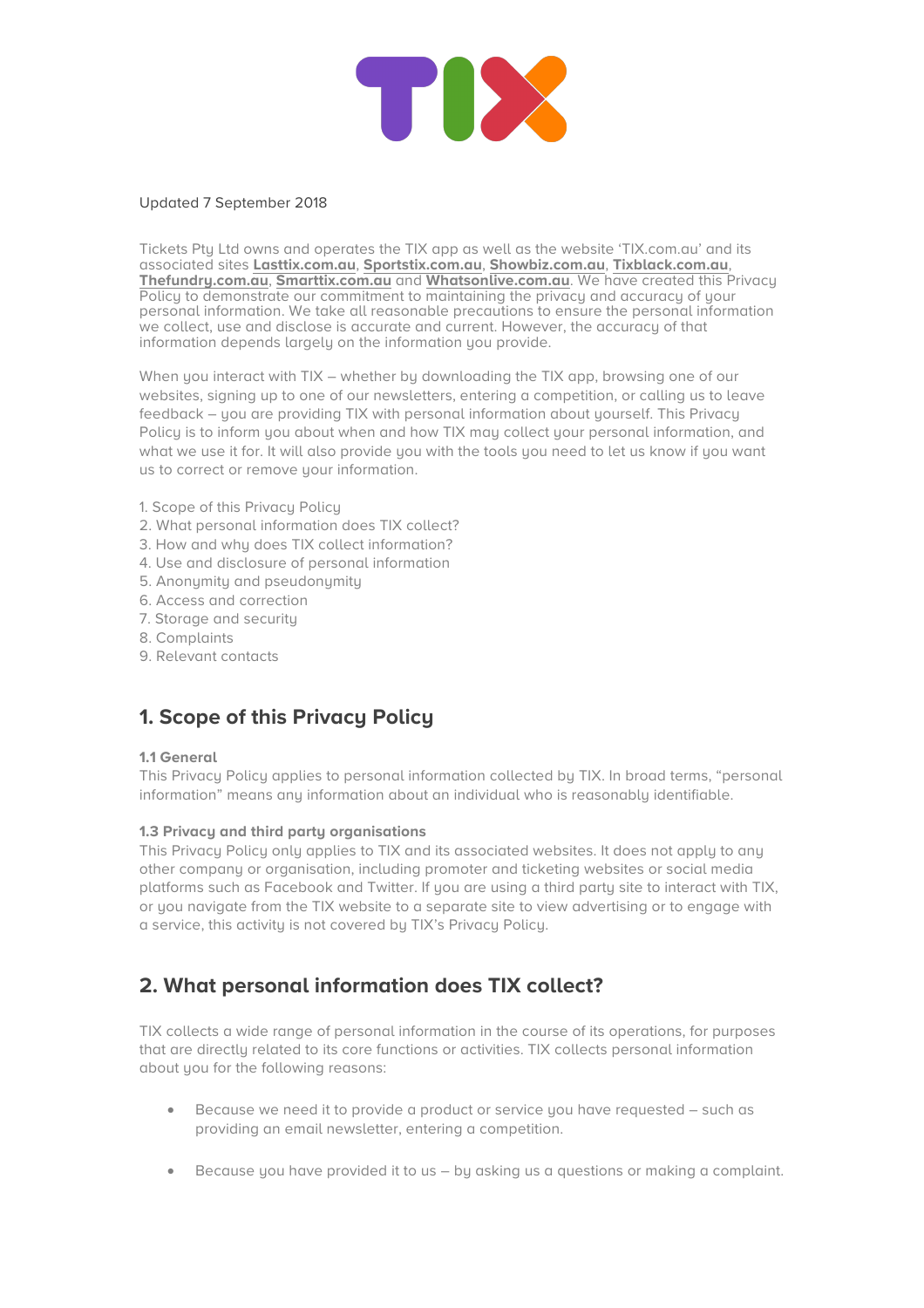

- Because we are trying to improve our services, or your experience of our services by collecting information about you, your preferences and your use of our online services.
- For any other purpose related to the above.

# **3. How and why does TIX collect information?**

## **3.1 Information you give us**

TIX collects personal information which is given to us by you. You may do this because you wish to receive a particular service, or because you wish to give us feedback or make a complaint (see section 2 above).

When TIX collects personal information from you, we will generally inform you of the reason the information is being collected and how we will use it (unless the reason for collection is self-evident).

### **3.2 Data we collect from your website visit**

TIX will automatically gather information about your visits. This information is aggregated, and is effectively anonymous to us. It helps us to improve our services by showing us what visitors do and don't use. It also assists us in detecting any problems with our service. Information gathered includes:

- the user's server (IP) address;
- the user's top-level domain name (e.g. .au, .com, .gov);
- the date and time of the visit;
- the pages accessed and documents downloaded;
- advertising click-through metrics;
- the previous site visited; and
- the type of browser used.

No attempt will be made to identify TIX website users or their browsing activities except as required by a law enforcement agency exercising a warrant to inspect the service provider's logs.

TIX and third parties contracted by TIX make use of tracking device to enhance the functionality of this website, including the use of cookies (flash and non-flash) and web beacons. These tracking devices are not used to record any personal information (such as names, email address). If you wish to opt out of these tracking devices more information about opt-out options is available on the Your Online Choices website at www.youronlinechoices.com.au.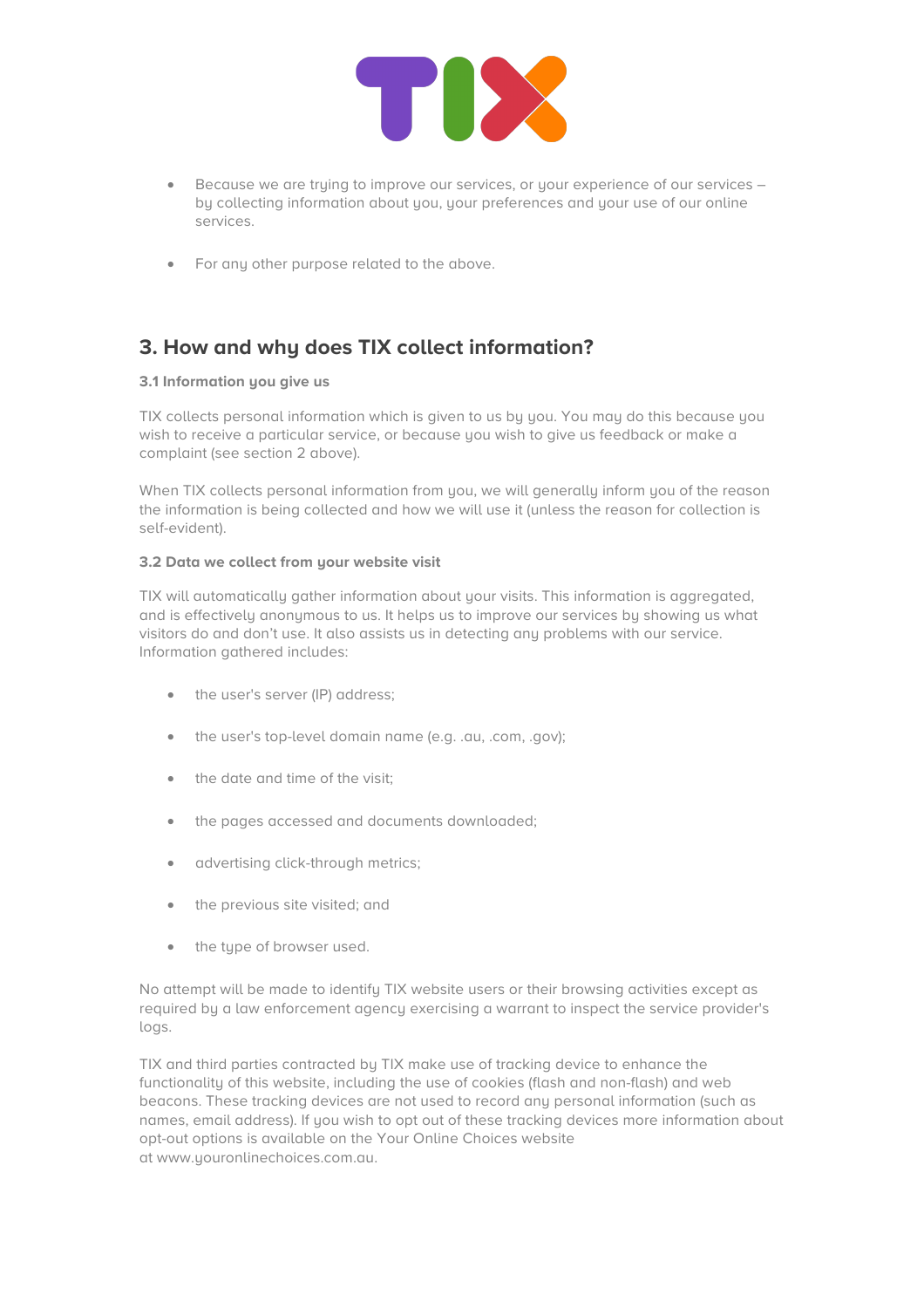

### **3.3 Information that you give us via third party platforms or services**

Some TIX services and websites are integrated with third party social media services like Facebook or Twitter. You should also be aware that any posts you make on social media via TIX platforms may be publically available and able to be found via search engines. TIX strongly recommends that all users become familiar with the privacy settings and terms of your social media accounts.

### **3.4 Information from other sources**

In some circumstances, TIX may source information about you which is on the public record, or can be requested from third parties. For example, when you apply for a job or internship at TIX, TIX will seek information from you directly, but may also collect information about you from third parties (including your previous employers and recruitment consultants).

## **4. Use and disclosure of personal information**

TIX may use and disclose your personal information for the following purposes:

- to provide a service that you've requested;
- to measure your experience with TIX's services;
- to customise, enhance or improve TIX's services;
- to provide technical support, or respond to any enquiries;
- if permitted or required by law;
- it is necessary to prevent or lessen a serious and imminent threat to a person's life or health; or
- if you consent to the disclosure (this may be express or implied).

TIX may seek to re-publish content you provide to us (for example, competition entries or social media posts, together with your name or social media ID).

If data about your use of TIX's websites is de-identified, aggregated or otherwise made anonymous, TIX may collect, use and share that information for any purpose with third parties provided that in doing so we do not reveal any personal information and the use is related to TIX's activities.

In providing and managing the services offered by TIX, TIX may need to make your information available to third party services and content providers, including providers of cloud services, website hosts, and other companies. These third parties may be located overseas in countries including the USA, Europe and Indonesia.

TIX will ensure that any third parties who receive your personal information from TIX follow the same standards and obligations set out in this Privacy Policy, and only use your information for the specific purpose and service they are providing to you or TIX.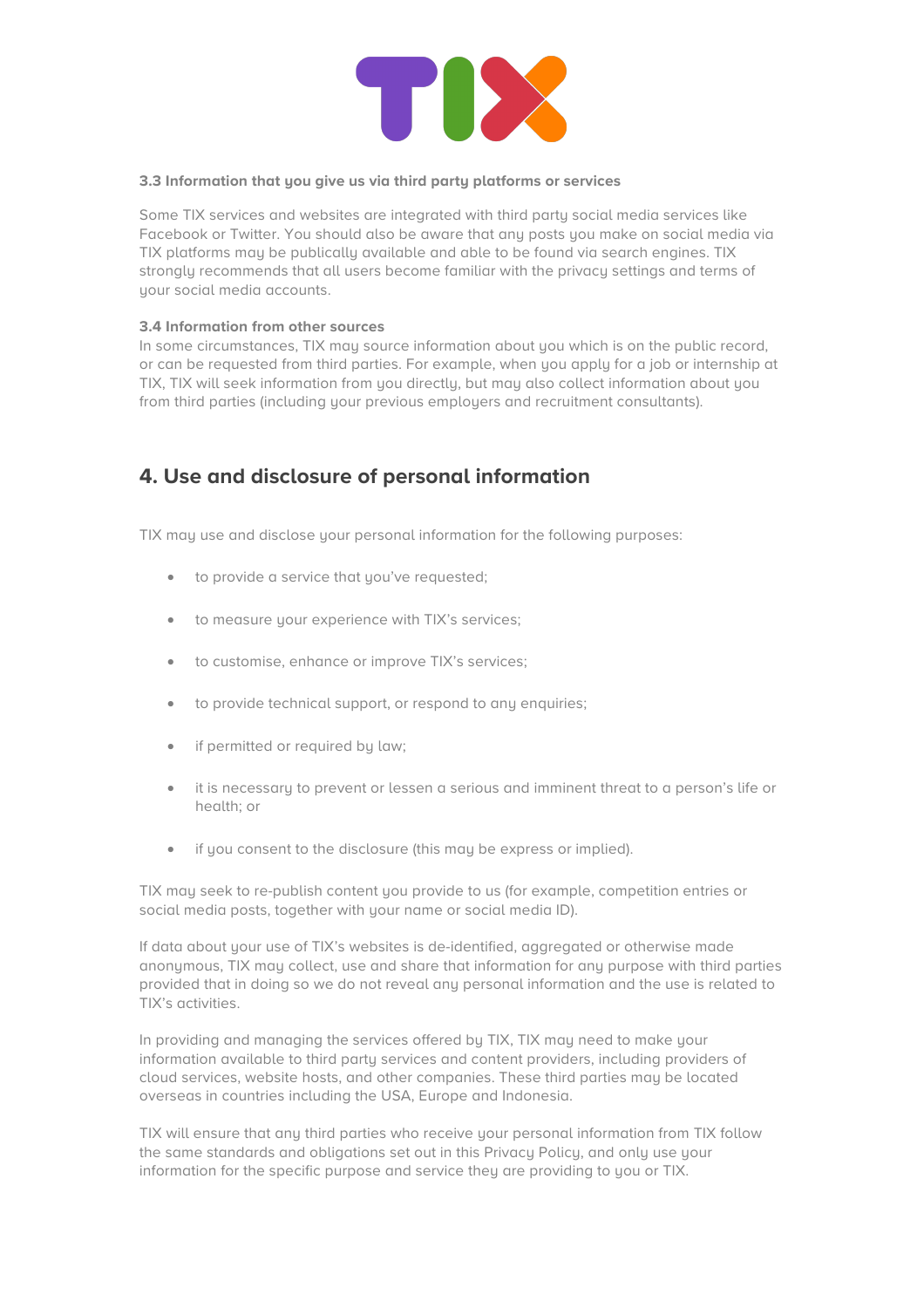

## **5. Anonymity and pseudonymity**

Where possible, you may interact with TIX anonymously should you choose to do so. For example, if you wish to access offers on one of the TIX websites, you may do so without the need to sign up or sign in to access some of the content.

However, in some cases it will not be practicable to interact with you anonymously, or it may be impossible to provide the service you are requesting without some form of personal information. For example, if you wish to subscribe to an TIX email newsletter, an email address must be provided.

# **6. Access and correction**

Individuals are entitled to obtain access to records that contain personal information about them, except to the extent that TIX is required or authorised to refuse access under any law of the Commonwealth that provides for access by persons to documents (e.g. the *Freedom of Information Act 1982* (Cth)).

Individuals can obtain information regarding access to records that contain personal information about them by contacting the TIX Privacy Contact Officer (see Relevant contacts below). Individuals may also seek the correction of any information held by TIX.

TIX will take reasonable steps to ensure that the personal information it holds is accurate, relevant to its purpose, up to date, complete and not misleading.

# **7. Storage and security**

Depending on how we received your personal information, TIX may store it in electronic and hard copy format.

TIX takes such steps as are reasonable and practicable to ensure that the personal information it holds is protected against interference, unauthorised access and other forms of misuse. Measures taken may be physical, electronic, or procedural. TIX staff are advised to treat personal information with care, and to use it in accordance with this Privacy Policy and current laws.

In some instances, including where you are using third party social media platforms to engage with TIX, these platforms are not under the control of TIX. If security is of concern to you, we encourage you to carefully consider the terms and conditions and security used by any third party platform.

# **8. Complaints**

If you think that an act or practice of TIX has interfered with your privacy you may make a complaint to TIX. You will need to identify yourself and provide your complaint in written form addressed to the TIX Privacy Contact Officer (see Relevant contacts below).

The TIX Privacy Contact Officer will investigate your complaint and will endeavour to provide a written response within 30 days of receipt of the complaint setting out TIX's decision.